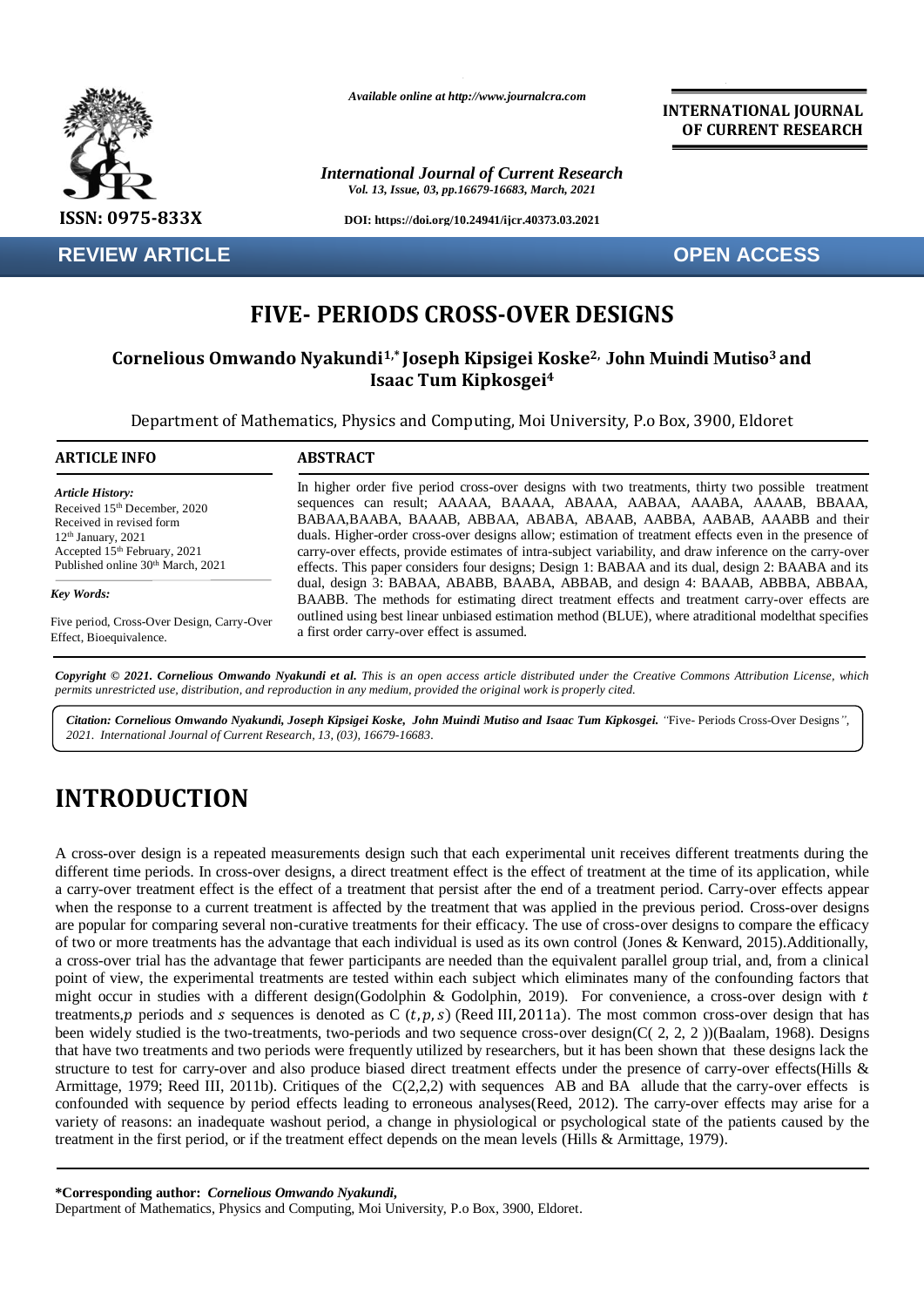Potential solutions to these problems have been considered, but these designs are not normally recommended in practice(Fleiss, 1989).Two strategies can be used to obtain higher order cross-over designs which are used to overcome the problems inherent in the C  $(2, 2, 2)$  design. The first one is to extend the number of sequences such as Baalam's C  $(2, 2, 4)$  design(Baalam, 1968). Secondly, the design can be extended by adding a third period or more and repeating one of the two treatments(Mathews, 1994). In this regard, higher order designs that involve more than two periods are preferable and are becoming more widely used in practice(Godolphin & Godolphin, 2019). In higher order five period cross-over designs with two treatments, thirty two possible treatment sequences can result;AAAAA, BAAAA, ABAAA, AABAA, AAABA, AAAAB, BBAAA, BABAA,BAABA, BAAAB, ABBAA, ABABA, ABAAB, AABBA, AABAB, AAABB and their duals. This paper considers four designs; Design 1: BABAA and its dual, design 2: BAABA and its dual, design 3: BABAA, ABABB, BAABA, ABBAB, and design 4: BAAAB, ABBBA, ABBAA, BAABB. It outlines the BLUE method of estimating direct treatments and first order carry-over effects in the set of five period designs, assuming a traditional model that specifies first order carry-over effect. The unbiased estimates of treatment and carry-over effects are formulated using a strategy outlined by (Mathews, 1994; Laska, Meisner & Kushner, 1993 and Reed, 2010). Assume that the primary goal is to compare two treatments A and B used in a study. By estimating the treatment contrasts  $\tau_A - \tau_B$ and period effects  $\pi_1$  and  $\pi_2$ ; first order carry-over effects  $\lambda_A$ ,  $\lambda_B$  and  $\mu$  are regarded as nuisance parameters. Also assume that the response variable is continuous and that there is one response from each subject in each period. Finally, it is assumed that each treatment has simple first order carry-over effect that does not interact with direct effect of the treatment in the subsequent period. This model then assumes the following for the response of individual  $y_{ij}$ .

If  $y_{ijk}$  denotes the observed response of subject  $j ( j = 1, 2, ..., n)$  in period  $i ( i = 1, ..., p)$ ,

Then,

$$
y_{ijk} = \mu + \pi_i + \tau_{d(ij)} + \lambda_{d(i-1),j} + \beta_j + e_{ij},
$$
\n(1)

Where  $\pi_i$ the effect of period 1 is,  $\tau_{d(i)}$  is the effect of treatment A,  $\lambda_{d(i-1,j)}$  is the simple first order carry-over effect of treatment A. It is assumed that all effects are fixed effects.  $\beta_j$  is the effect of patient j and  $e_{ij}$  is the error term. The random subject effect $\beta_j$ , and the experimental error,  $e_{ij}$  are assumed to be mutually independently distributed as N  $(0, \sigma^2)$ .

#### **2.0 The Best Linear Unbiased Estimation Method for Estimating Treatment and Residual Effects**

Consider the estimation of contrasts among direct and residual treatment effects under (1) let

 $\tau_A - \tau_B$ , and  $\lambda_A - \lambda_B$ be the direct treatment effects and carry-over effects to be estimated, theirbest linear unbiased estimators can be written as linear combinations of cell means; for example,

 $\tau_A - \tau_B$ ,  $=\sum \sum a_{ij} \overline{y}_{ij}$  and  $\lambda_A - \lambda_B$ ,  $=\sum \sum b_{ij} \overline{y}_{ij}$ . The estimability of  $\tau_A - \tau_B$  and  $\lambda_A - \lambda_B$  ensures that  $\sum_{i=1}^p a_{ij}$  $_{i=1}^{p} a_{ij}$  and  $\sum_{i=1}^{p} b_{ij} = 0$  $_{i=1}^{p} b_{ij} = 0,$ for  $j = 1, \ldots, s$ .

#### **3.0 The designs**

#### **3.1 Design 1: BABAA and its Dual**

In sequence BABAA, the contrast  $c_1 = y_{11} - y_{12} - y_{13} + y_{14} + y_{15}$  has expectation  $\mu + (\pi_1 - \pi_2 - \pi_3 + \pi_4 + \pi_5) + 2\tau_A$ . In sequence ABABB, the contrast  $c_2 = y_{21} - y_{22} - y_{23} + y_{24} + y_{25}$  has expectation  $\mu + (\pi_1 - \pi_2 - \pi_3 + \pi_4 + \pi_5) + \tau_B$ . The difference between contrast  $C_1$  and  $C_2$  forms an unbiased estimator of  $(\tau_A - \tau_B)$ . For the construction of an unbiased estimator of the carry-over effect  $\lambda_A - \lambda_B$ , consider  $C_3 = y_{11} - 2y_{12} - y_{13} + y_{14} + y_{15}$  and  $c_4 = y_{21} - 2y_{22} - y_{23} + y_{24} + y_{25}$  whose expectation are given by;  $(\pi_1 - 2\pi_2 - \pi_3 + \pi_4 + \pi_5) - \lambda_B$  and  $(\pi_1 - 2\pi_2 - \pi_3 + \pi_4 + \pi_5) - \lambda_B$  respectively. The difference between  $c_3$  and  $c_4$  forms an unbiased estimate of  $\lambda_A - \lambda_B$ .

Table 1. Expected values for C  $(2 \times 5 \times 2)$  Design 1

| SEQ   | D1          | P <sub>2</sub>                     | D <sub>2</sub>                     | P4                                 | D5                                       |
|-------|-------------|------------------------------------|------------------------------------|------------------------------------|------------------------------------------|
| BABAA |             | $\mu + \pi_2 + \tau_A + \lambda_B$ | $\mu + \pi_3 + \tau_B + \lambda_A$ | $\mu + \pi_4 + \tau_4 + \lambda_B$ | $\mu + \pi_5 + \tau_4 + \lambda_4$       |
| ABABB | $1 + \pi_1$ | $\mu + \pi_2 + \tau_B + \lambda_A$ | $\mu + \pi_3 + \tau_A + \lambda_B$ | $\mu + \pi_A + \tau_B + \lambda_A$ | $\mu + \pi_{5} + \tau_{B} + \lambda_{B}$ |

Expected values in estimating treatment effects for sequences:

BABAA: ) =  $E(Y_{11} - Y_{12} - Y_{13} + Y_{14} + Y_{15}) = \mu + (\pi_1 - \pi_2 - \pi_3 + \pi_4 + \pi_5) + \tau_A$ 

ABABB: ) =  $E(Y_{21} - Y_{22} - Y_{23} + Y_{24} + Y_{25}) = \mu + (\pi_1 - \pi_2 - \pi_3 + \pi_4 + \pi_5) + \tau_B$ 

Expected values in estimating carry-over effects for sequences: *16681 International Journal of Current Research, Vol. 13 Issue, 03, pp.16679-16683, March, 2021*

BABAA:  $E(C_1) = E(Y_{11} - 2Y_{12} - Y_{13} + Y_{14} + Y_{15}) = (\pi_1 - 2\pi_2 - \pi_3 + \pi_4 + \pi_5) - \lambda_B$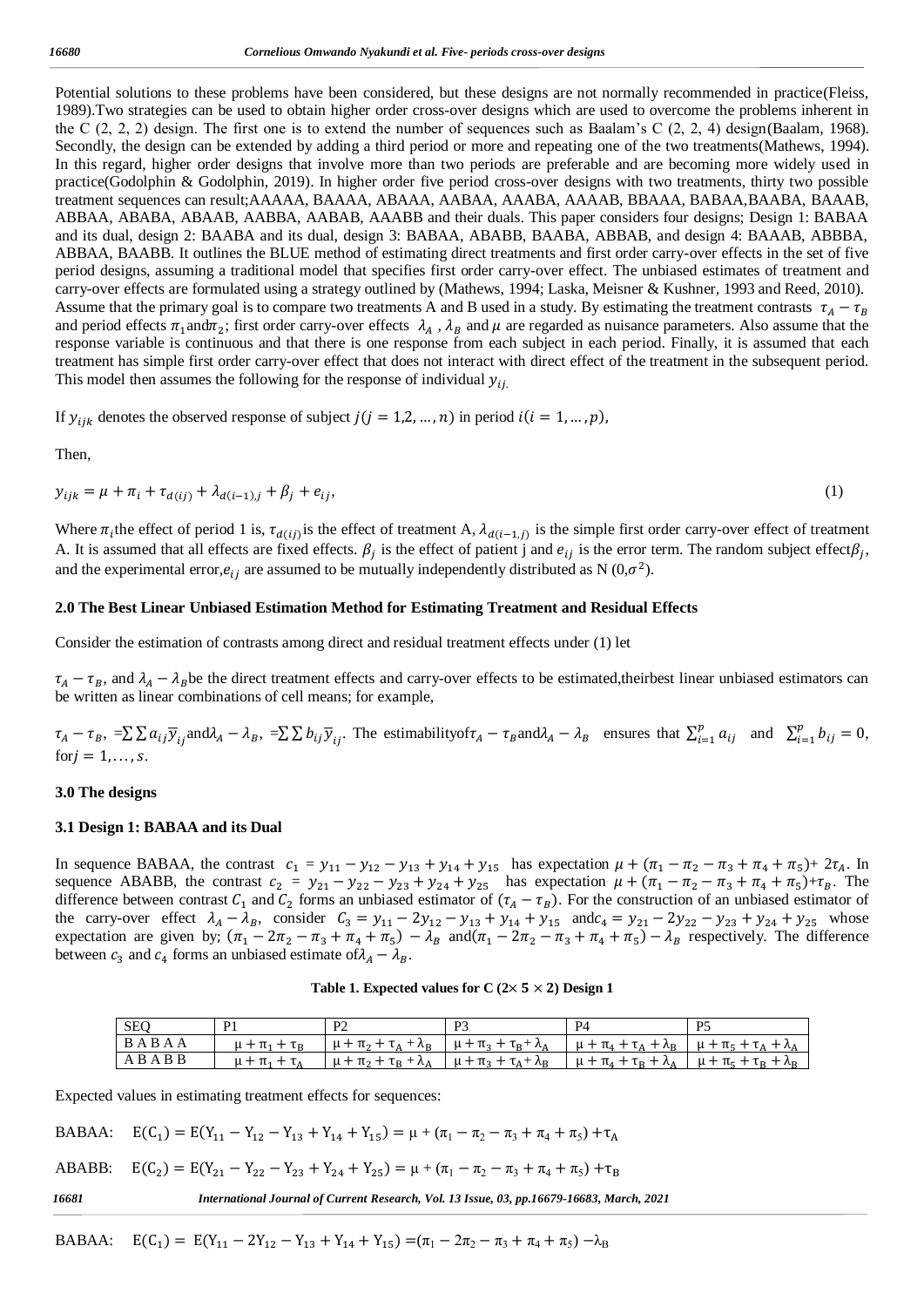ABABB: 
$$
E(C_2) = E(Y_{21} - 2Y_{22} - Y_{23} + Y_{24} + Y_{25}) = (\pi_1 - 2\pi_2 - \pi_3 + \pi_4 + \pi_5) - \lambda_A
$$

#### **Design 2: BABAA and its Dual**

In sequence BABAA, the contrast  $c_1 = \frac{1}{3}$  $\frac{1}{3}(y_{11} - y_{12} + y_{13} - y_{14} + y_{15})$  has expectation  $\frac{1}{3}(\mu + (\pi_1 - \pi_2 + \pi_3 - \pi_4 + \pi_5) + 3\tau_4)$ . In sequence ABBAB, the contrast  $c_2 = \frac{1}{3}$  $\frac{1}{3}(y_{21} - y_{22} + y_{23} - y_{24} + y_{25})$  has expectation  $\frac{1}{3}(\mu + (\pi_1 - \pi_2 + \pi_3 - \pi_4 + \pi_5) + 3\tau_B)$ . The difference between contrast  $C_1$  and  $C_2$  forms an unbiased estimator of  $(\tau_A - \tau_B)$ . For the construction of an unbiased estimator of the carry-over effect  $\lambda_A - \lambda_B$ , consider  $C_3 = y_{11} + y_{12} + y_{13} - y_{14} - y_{15}$  and  $c_4 = y_{21} + y_{22} + y_{23} - y_{24} - y_{25}$  whose expectation are given by;  $\mu + (\pi_1 + \pi_2 + \pi_3 - \pi_4 - 2\pi_5) - \lambda_B$  and  $\mu + (\pi_1 + \pi_2 + \pi_3 - \pi_4 - 2\pi_5) - \lambda_A$  respectively. The difference between  $c_3$  and  $c_4$  forms an unbiased estimate of  $\lambda_A - \lambda_B$ .

Table 2. Expected values for  $C$  ( $2 \times 5 \times 2$ ) Design 2

| <b>SEQ</b>   | P <sub>1</sub>                    | D0<br>. .                                                                         | P <sub>3</sub>                                                    | P <sub>4</sub>                                                             | P <sub>5</sub>                                                |
|--------------|-----------------------------------|-----------------------------------------------------------------------------------|-------------------------------------------------------------------|----------------------------------------------------------------------------|---------------------------------------------------------------|
| <b>BAABA</b> | $\pi_{1}$<br>$\sim$<br><b>L</b> R | $\sim$<br>$\pi_{\alpha}$<br><b>__</b><br>--<br>∸<br>$\Lambda_{\rm R}$<br>и.<br>ι∧ | $\pi_{\circ}$<br>$\sim$<br>$\mu +$<br>$h +$<br>-<br>$\Lambda$     | $\pi_{\scriptscriptstyle{A}}$<br>$L_{\rm R}$<br>$\Lambda_{\Lambda}$<br>u - | $\mu + \pi_{\epsilon}$<br>$+ \Lambda_{\rm R}$<br>$\pm$<br>LΛ  |
| ABBAB        | π.<br>$\sim$<br>ιΔ<br>. .         | $\sim$<br>$\pi$ <sub>2</sub><br>-<br>--<br>$+ \lambda_A$<br>$\tau_B$<br>и.        | $\pi_{2}$<br>$\sim$<br>$\mathfrak{u}$ +<br>$\tau_B$ + $\lambda_B$ | $\pi_{4}$<br>u +<br>ιΔ<br>$\Lambda_{\rm R}$                                | $\sim$<br>$\mu + \pi_{\epsilon}$<br>$\tau_B + \lambda_A$<br>- |

Expected values in estimating treatment effects for sequences:

$$
\text{BAABA:}\text{E}(C_1) = \frac{1}{3}\text{E}(Y_{11} - Y_{12} + Y_{13} - Y_{14} + Y_{15}) = \frac{1}{3}[\mu + (\pi_1 - \pi_2 + \pi_3 - \pi_4 + \pi_5) + 3\tau_A]
$$
\n
$$
\text{ABBAB:}\text{E}(C_2) = \frac{1}{3}\text{E}(Y_{21} - Y_{22} + Y_{23} - Y_{24} + Y_{25}) = \frac{1}{3}[\mu + (\pi_1 - \pi_2 + \pi_3 - \pi_4 + \pi_5) + 3\tau_B]
$$

**Expected values in estimating carry-over effects for sequences:**

BAABA: $E(C_1) = E(Y_{11} + Y_{12} + Y_{13} - Y_{14} - Y_{15}) = \mu + (\pi_1 + \pi_2 + \pi_3 - \pi_4 - 2\pi_5) - \lambda_B$  and ABBAB:  $E(C_2) = E(Y_{21} + Y_{22} + Y_{23} - Y_{24} - Y_{25}) = \mu + (\pi_1 + \pi_2 + \pi_3 - \pi_4 - 2\pi_5) - \lambda_A$ .

#### **Design 3: BABAA, BAABA and their duals**

In sequence BABAA, the expected value of its contrast $c_1 = \frac{1}{4}$  $\frac{1}{4}(Y_{11} - Y_{12} - Y_{13} + Y_{14} + Y_{15})$  is given by  $\frac{1}{4}[\mu + (\pi_1 - \pi_2 - \pi_3 +$  $\pi_4 + \pi_5$ ) + $\tau_A$ ] while it's dual of sequence ABABB of contrast  $c_2 = \frac{1}{4}$  $\frac{1}{4}E(Y_{21} - Y_{22} - Y_{23} + Y_{24} + Y_{25})$  has an expected value of 1  $\frac{1}{4}$ [ $\mu + (\pi_1 - \pi_2 - \pi_3 + \pi_4 + \pi_5) + \tau_B$ ]. Similarly, sequence BAABA with contrast  $c_3 = \frac{1}{12}$  $\frac{1}{12}$ (Y<sub>31</sub> – Y<sub>32</sub> + Y<sub>33</sub> – Y<sub>34</sub> + Y<sub>35</sub>) has an expected value of  $\frac{1}{12}$  [ $\mu$ + ( $\pi$ <sub>1</sub> -  $\pi$ <sub>2</sub> +  $\pi$ <sub>3</sub> -  $\pi$ <sub>4</sub> +  $\pi$ <sub>5</sub>) +3 $\tau$ <sub>A</sub> ] whereas it's dual of sequence ABBAB with contrast  $c_4 = \frac{1}{12}$  $\frac{1}{12}(Y_{41} Y_{42} + Y_{43} - Y_{44} + Y_{45}$ ) has an expected value of  $\frac{1}{12} [\mu + (\pi_1 - \pi_2 + \pi_3 - \pi_4 + \pi_5) + 3\tau_B]$ . The linear combination of (c<sub>1</sub> - c<sub>2</sub>) +  $(c_3 - c_4)$  forms an unbiased estimate of the treatment effect  $\tau_A - \tau_B$ .

In sequence BABAA, the expected value of its contrast $c_1 = \frac{1}{2}$  $\frac{1}{2}[(Y_{11} - 2Y_{12} - Y_{13} + Y_{14} + Y_{15})]$  is given by  $\frac{1}{2}[(\pi_1 - 2\pi_2 - \pi_3 +$  $\pi_4 + \pi_5$ )  $-\lambda_B$ ]while it's dual of sequence ABABB of contrast  $c_2 = \frac{1}{2}$  $\frac{1}{2}$ [ (Y<sub>21</sub> – 2Y<sub>22</sub> – Y<sub>23</sub> + Y<sub>24</sub> + Y<sub>25</sub>)] has an expected value of  $\frac{1}{2}$ [ $(\pi_1 - 2\pi_2 - \pi_3 + \pi_4 + \pi_5) - \lambda_A$ ]. Similarly, sequence BAABA with contrast $c_3 = \frac{1}{2}$  $\frac{1}{2}[(Y_{31} + Y_{32} + Y_{33} - Y_{34} - Y_{35})]$ has an expected value of  $\frac{1}{2}[\mu + (\pi_1 + \pi_2 + \pi_3 - \pi_4 - 2\pi_5) - \lambda_B]$  whereas it's dual of sequence ABBAB with contrast  $c_4 = \frac{1}{2}$  $\frac{1}{2}$  E[(Y<sub>41</sub> +  $Y_{42} + Y_{43} - Y_{44} - Y_{45}$ )] has an expected value of  $\frac{1}{2}$  [ μ + (π<sub>1</sub> + π<sub>2</sub> + π<sub>3</sub> - π<sub>4</sub> - 2π<sub>5</sub>) - λ<sub>A</sub>]. The linear combination of (c<sub>1</sub> - c<sub>2</sub>) +  $(c_3 - c_4)$  forms an unbiased estimate of the treatment effect  $\lambda_A - \lambda_B$ .

Table 3. Expected values for  $C$  ( $2 \times 5 \times 4$ ) Design 3

| <b>SEO</b>    | P <sub>1</sub>               | P <sub>2</sub>                     | P <sub>3</sub>                     | P <sub>4</sub>                     | P <sub>5</sub>                                          |
|---------------|------------------------------|------------------------------------|------------------------------------|------------------------------------|---------------------------------------------------------|
| <b>BABAA</b>  | $\mu + \pi_1 + \tau_{\rm R}$ | $\mu + \pi_2 + \tau_4 + \lambda_B$ | $\mu + \pi_2 + \tau_B + \lambda_A$ | $\mu + \pi_4 + \tau_A + \lambda_B$ | $\mu + \pi_{5} + \tau_{4} + \lambda_{4}$                |
| ABABB         | $\mu + \pi_{1} + \tau_{A}$   | $\mu + \pi_2 + \tau_B + \lambda_A$ | $\mu + \pi_3 + \tau_A + \lambda_B$ | $\mu + \pi_4 + \tau_B + \lambda_A$ | $\mu + \pi_{\epsilon} + \tau_{\rm B} + \lambda_{\rm B}$ |
| <b>BA ABA</b> | $\mu + \pi_1 + \tau_R$       | $\mu + \pi_2 + \tau_A + \lambda_B$ | $\mu + \pi_3 + \tau_A + \lambda_A$ | $\mu + \pi_4 + \tau_B + \lambda_A$ | $\mu + \pi_5 + \tau_A + \lambda_B$                      |
| ABBAB         | $\mu + \pi_1 + \tau_4$       | $\mu + \pi_2 + \tau_B + \lambda_A$ | $\mu + \pi_2 + \tau_B + \lambda_B$ | $\mu + \pi_4 + \tau_A + \lambda_B$ | $\mu + \pi_5 + \tau_B + \lambda_A$                      |

#### **Expected values in estimating treatment effects for sequences:**

שטים<br>ג <del>ד (נט) פונגרים ב</del>סטי  $4^{11}$   $4^{11}$   $1^{12}$   $1^{13}$   $1^{14}$   $1^{15}$   $1^{15}$   $1^{14}$   $1^{16}$   $1^{16}$   $1^{17}$   $1^{17}$   $1^{18}$   $1^{19}$   $1^{19}$   $1^{19}$   $1^{19}$   $1^{19}$ 1 *16682 Cornelious Omwando Nyakundi et al. Five- periods cross-over designs* $)$  +  $\mathfrak{t}_{A}$  ] ABABB:  $) = \frac{1}{4}$  $\frac{1}{4}E(Y_{21} - Y_{22} - Y_{23} + Y_{24} + Y_{25}) = \frac{1}{4}$  $\frac{1}{4}$ [ $\mu + (\pi_1 - \pi_2 - \pi_3 + \pi_4 + \pi_5) + \tau_B$ ]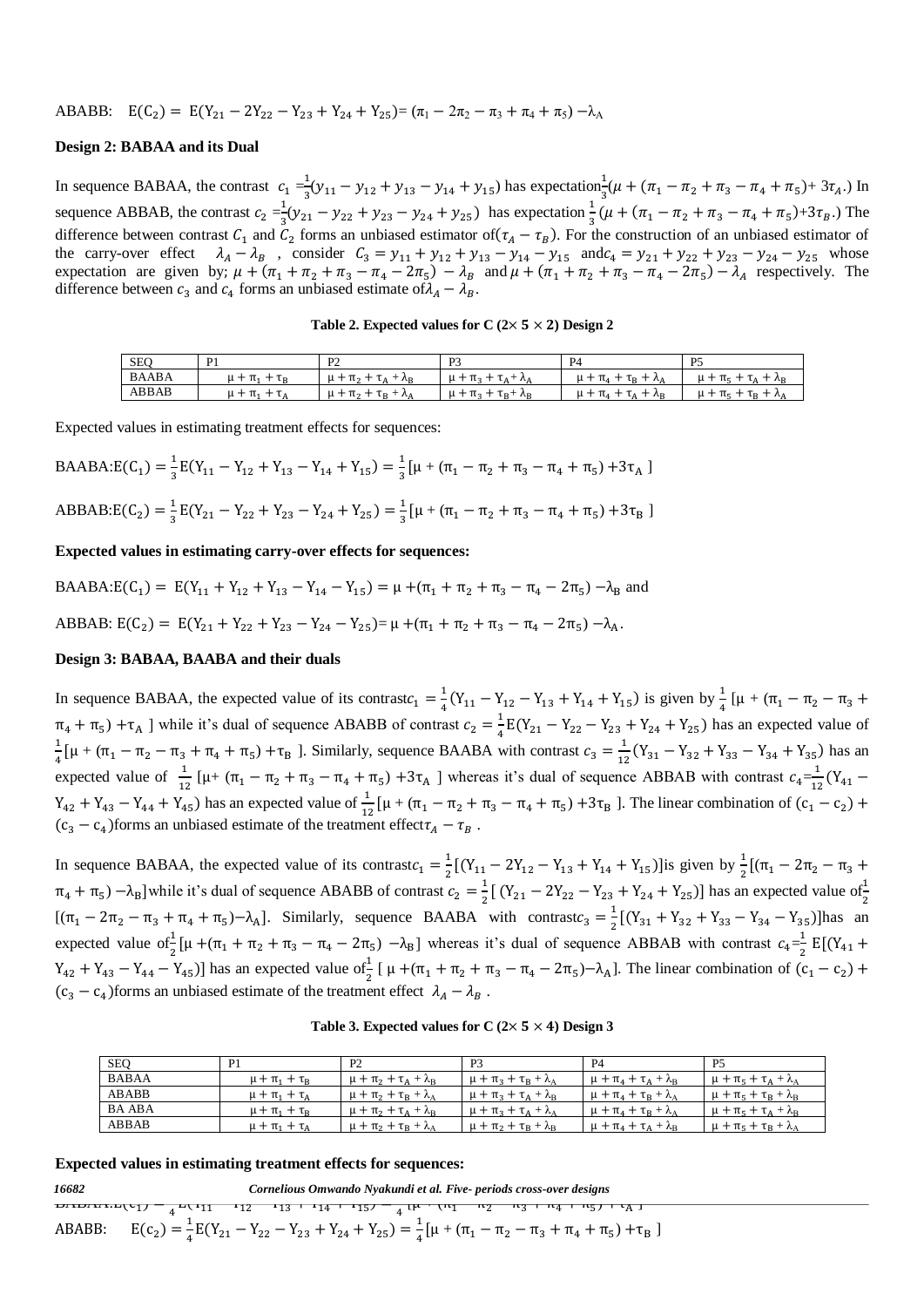\n
$$
E(c_3) = \frac{1}{12} E(Y_{31} - Y_{32} + Y_{33} - Y_{34} + Y_{35}) = \frac{1}{12} [\mu + (\pi_1 - \pi_2 + \pi_3 - \pi_4 + \pi_5) + 3\pi_A]
$$
\n

\n\n $E(c_4) = \frac{1}{12} E(Y_{41} - Y_{42} + Y_{43} - Y_{44} + Y_{45}) = \frac{1}{12} [\mu + (\pi_1 - \pi_2 + \pi_3 - \pi_4 + \pi_5) + 3\pi_B]$ \n

**Expected values in estimating carry-over effects for sequences**

BABAA: ) =  $\frac{1}{2}$ E [(Y<sub>11</sub> − 2Y<sub>12</sub> − Y<sub>13</sub> + Y<sub>14</sub> + Y<sub>15</sub>)] =  $\frac{1}{2}$ [(π<sub>1</sub> − 2π<sub>2</sub> − π<sub>3</sub> + π<sub>4</sub> + π<sub>5</sub>) −λ<sub>B</sub>]  $2^{-11}$   $-12$   $-13$   $-14$   $-13$ ABABB:  $) = \frac{1}{2}$  $\frac{1}{2}$  E[ (Y<sub>21</sub> – 2Y<sub>22</sub> – Y<sub>23</sub> + Y<sub>24</sub> + Y<sub>25</sub>)]= $\frac{1}{2}$  $\frac{1}{2}$ [( $\pi_1 - 2\pi_2 - \pi_3 + \pi_4 + \pi_5$ )  $-\lambda_A$ ] BAABA:  $E(c_3) = \frac{1}{2}$  $\frac{1}{2}E[(Y_{31} + Y_{32} + Y_{33} - Y_{34} - Y_{35})] = \frac{1}{2}$  $\frac{1}{2}$ [ $\mu + (\pi_1 + \pi_2 + \pi_3 - \pi_4 - 2\pi_5) - \lambda_B$ ABBAB:  $E(c_4) = \frac{1}{2}$  $\frac{1}{2} E[(Y_{41} + Y_{42} + Y_{43} - Y_{44} - Y_{45})] = \frac{1}{2}$  $\frac{1}{2}$  [ $\mu + (\pi_1 + \pi_2 + \pi_3 - \pi_4 - 2\pi_5) - \lambda_A$ ]

## **Design 4: BAAAB, ABBAA and their duals**

In sequence BAAAB, the expected value of its contrast $c_1 = \frac{1}{2}$  $\frac{1}{2}(-Y_{11} - Y_{12} - Y_{13} + Y_{14} - Y_{15})$  is given by<sub>2</sub><sup>1</sup> [ -µ + (- $\pi_1 - \pi_2$  - $\pi_3 + \pi_4 - \pi_5$ ) –  $(2\tau_B + \tau_A)$  – $(\lambda_A + \lambda_B)$ ] while it's dual of sequence ABBBA of contrast  $c_2 = \frac{1}{2}$  $\frac{1}{2}(-Y_{21}-Y_{22}-Y_{23}+Y_{24}-$ Y<sub>25</sub>) has an expected value of  $\frac{1}{2}$  [  $-\mu + (-\pi_1 - \pi_2 - \pi_3 + \pi_4 - \pi_5) - (2\tau_A + \tau_B) - (\lambda_A + \lambda_B)$ ]. Similarly, sequence ABBAA with contrast  $c_3 = \frac{1}{2}$  $\frac{1}{2}(Y_{31} - Y_{32} + Y_{33} - Y_{34} + Y_{35})$  has an expected value of  $\frac{1}{2}[\mu + (\pi_1 - \pi_2 + \pi_3 - \pi_4 + \pi_5) + (\tau_A)],$  whereas it's dual of sequence BAABB with contrast  $c_4 = \frac{1}{2}$  $\frac{1}{2}(Y_{41} - Y_{42} + Y_{43} - Y_{44} + Y_{45})$  has an expected value of  $\frac{1}{2}$  [μ + (π<sub>1</sub> – π<sub>2</sub> + π<sub>3</sub> – π<sub>4</sub> +  $\pi_5$ ) + ( $\pi_B$ )]. The linear combination of ( $c_1 - c_2$ ) + ( $c_3 - c_4$ ) forms an unbiased estimate of the treatment effect  $\tau_A - \tau_B$ . In sequence BAAAB, the expected value of its contrast $c_1 = \frac{1}{6}$  $\frac{1}{6}$ [(Y<sub>11</sub> – 2Y<sub>12</sub> + Y<sub>13</sub> + Y<sub>14</sub> – Y<sub>15</sub>)]is given by  $\frac{1}{6}$ [2µ +( $\pi$ <sub>1</sub> – 2 $\pi$ <sub>2</sub> +  $\pi$ <sub>3</sub> +  $\pi_4 - \pi_5$ )–2 $\lambda_B + \lambda_A$ , while it's dual of sequence ABBBA of contrast  $c_2 = \frac{1}{6}$  $\frac{1}{6}$  [(Y<sub>21</sub> – 2Y<sub>22</sub> + Y<sub>23</sub> + Y<sub>24</sub> – Y<sub>25</sub>)] has an expected value of  $\frac{1}{6}$ [2µ +( $\pi_1 - 2\pi_2 + \pi_3 + \pi_4 - \pi_5$ ) - 2 $\lambda_A + \lambda_B$ ]. Similarly, sequence ABBAA with contrast  $c_3 = \frac{1}{6}$  $\frac{1}{6}$ [(Y<sub>31</sub> + Y<sub>32</sub> + Y<sub>33</sub> –  $2Y_{34} + Y_{35}$ )]has an expected value of  $\frac{1}{6}$ [2µ +( $\pi_1 + \pi_2 - \pi_3 - 2\pi_4 + \pi_5$ )  $-\lambda_B + 2\lambda_A$ ]whereas it's dual of sequence BAABB with contrast  $c_4 = \frac{1}{6}$  $\frac{1}{6}$  [(Y<sub>41</sub> + Y<sub>42</sub> + Y<sub>43</sub> – 2Y<sub>44</sub> + Y<sub>45</sub>)]has an expected value of  $\frac{1}{6}$ [2 $\mu$  + ( $\pi_1$  +  $\pi_2$  –  $\pi_3$  + 2 $\pi_4$  +  $\pi_5$ ) –  $\lambda_A$  + 2 $\lambda_B$ ]. The linear combination of  $(c_1 - c_2) + (c_3 - c_4)$  forms an unbiased estimate of the treatment effect  $\lambda_A - \lambda_B$ .

**Table 4. Expected values of C**  $(2 \times 5 \times 4)$  **Design 4** 

| <b>SEQ</b>   | P <sub>1</sub>         | P <sub>2</sub>                                                          | P <sub>3</sub>                                                          | P <sub>4</sub>                     | P <sub>5</sub>                                            |
|--------------|------------------------|-------------------------------------------------------------------------|-------------------------------------------------------------------------|------------------------------------|-----------------------------------------------------------|
| <b>BAAAB</b> | $\mu + \pi_1 + \tau_R$ | $\mu + \pi$ <sub>2</sub> + $\tau$ <sub>A</sub> + $\lambda$ <sub>R</sub> | $\mu + \pi_3 + \tau_A + \lambda_A$                                      | $\mu + \pi_4 + \tau_4 + \lambda_4$ | $\mu + \pi_{5} + \tau_{B} + \lambda_{A}$                  |
| ABBBA        | $\mu + \pi_1 + \tau_A$ | $\mu + \pi_2 + \tau_B + \lambda_A$                                      | $\mu + \pi_3 + \tau_B + \lambda_B$                                      | $\mu + \pi_4 + \tau_B + \lambda_B$ | $\mu + \pi_5 + \tau_A + \lambda_B$                        |
| ABBAA        | $\mu + \pi_1 + \tau_4$ | $\mu + \pi_2 + \tau_B + \lambda_A$                                      | $\mu + \pi_3 + \tau_B + \lambda_B$                                      | $\mu + \pi_4 + \tau_A + \lambda_B$ | $\mu + \pi_{\epsilon} + \tau_{\Delta} + \lambda_{\Delta}$ |
| <b>BAABB</b> | $\mu + \pi_1 + \tau_R$ | $\mu + \pi$ <sub>2</sub> + $\tau$ <sub>A</sub> + $\lambda$ <sub>R</sub> | $\mu + \pi$ <sub>2</sub> + $\tau$ <sub>A</sub> + $\lambda$ <sub>A</sub> | $\mu + \pi_4 + \tau_B + \lambda_A$ | $\mu + \pi_5 + \tau_B + \lambda_B$                        |

#### **Expected values in estimating treatment effects for sequences:**

BAAAB:  $E(c_1) = \frac{1}{2}E(-Y_{11} - Y_{12} - Y_{13} + Y_{14} - Y_{15}) = \frac{1}{2}[-\mu + (-\pi_1 - \pi_2 - \pi_3 + \pi_4 - \pi_5) - (2\tau_B + \tau_A) - (\lambda_A + \lambda_B)]$  $2$  (11  $12$   $13$   $14$   $15$   $2$ ABBBA:  $E(c_2) = \frac{1}{2}$  $\frac{1}{2}E(-Y_{21}-Y_{22}-Y_{23}+Y_{24}-Y_{25})=\frac{1}{2}$  $\frac{1}{2}[-\mu + (-\pi_1 - \pi_2 - \pi_3 + \pi_4 - \pi_5) - (2\tau_A + \tau_B) - (\lambda_A + \lambda_B)]$ ABBAA:  $E(c_3) = \frac{1}{2}$  $\frac{1}{2}E(Y_{31} - Y_{32} + Y_{33} - Y_{34} + Y_{35}) = \frac{1}{2}$  $\frac{1}{2}$  [ $\mu + (\pi_1 - \pi_2 + \pi_3 - \pi_4 + \pi_5) + (\tau_A)$ ] BAABB:  $E(c_4) = \frac{1}{2}$  $\frac{1}{2}E(Y_{41} - Y_{42} + Y_{43} - Y_{44} + Y_{45}) = \frac{1}{2}$  $\frac{1}{2} [\mu + (\pi_1 - \pi_2 + \pi_3 - \pi_4 + \pi_5) + (\tau_B)]$ 

## **Expected values in estimating carry-over effects for sequences**

\nBAAB: \n
$$
E(c_1) = \frac{1}{6} E[(Y_{11} - 2Y_{12} + Y_{13} + Y_{14} - Y_{15})] = \frac{1}{6} [2\mu + (\pi_1 - 2\pi_2 + \pi_3 + \pi_4 - \pi_5) - 2\lambda_B + \lambda_A]
$$
\n

\n\nABBA: \n $E(c_2) = \frac{1}{6} E[(Y_{21} - 2Y_{22} + Y_{23} + Y_{24} - Y_{25})] = \frac{1}{6} [2\mu + (\pi_1 - 2\pi_2 + \pi_3 + \pi_4 - \pi_5) - 2\lambda_A + \lambda_B]$ \n

\n\nABBAA: \n $E(c_3) = \frac{1}{6} E[(Y_{31} + Y_{32} + Y_{33} - 2Y_{34} + Y_{35})] = \frac{1}{6} [2\mu + (\pi_1 + \pi_2 - \pi_3 - 2\pi_4 + \pi_5) - \lambda_B + 2\lambda_A]$ \n

\n\nBAABB: \n $E(c_4) = \frac{1}{6} E[(Y_{41} + Y_{42} + Y_{43} - 2Y_{44} + Y_{45})] = \frac{1}{6} [2\mu + (\pi_1 + \pi_2 - \pi_3 - 2\pi_4 + \pi_5) - \lambda_A + 2\lambda_B]$ \n

### **DISCUSSION**

Like other cross-over designs, the  $C(2, 5)$  have an advantage that each subject is used as their own control. Additionally, these designs require fewer subjects for the same number of observations than the non-cross-over designs. In this regard, the designs are efficient in situations where the experimental subjects are scarce and are expensive to recruit and maintain in the study.